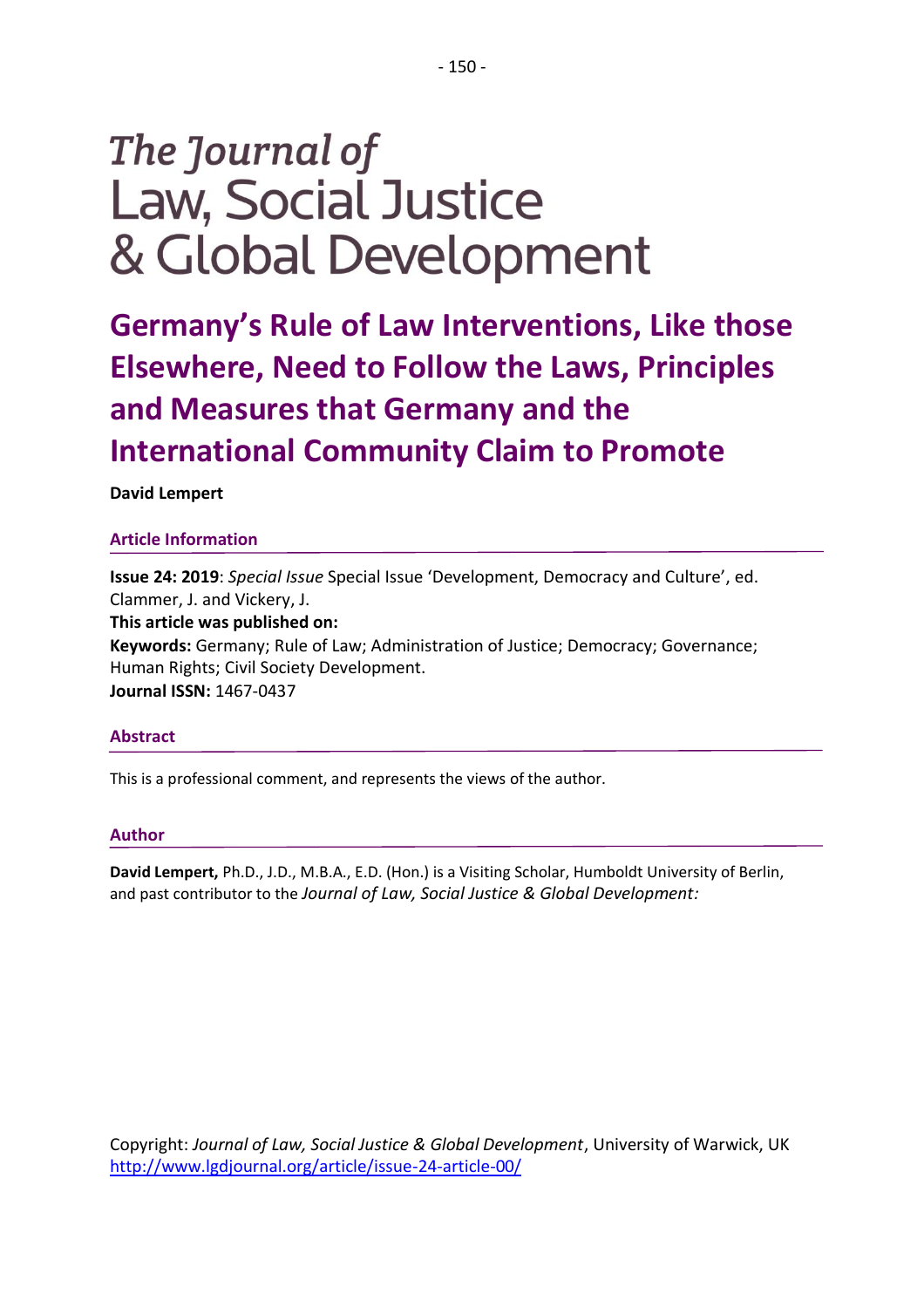The German Government Foreign Ministry's (Auswärtiges Amt) recently issued a report (July 2019) on its plans for "Promoting the rule of law: a new strategy for the Federal Government" with the stated goals of "crisis prevention", "conflict management" and "peace building". It is filled with the standard sweet-sounding clichés, like "sustainability" and "doing no harm", which other governments and international organisations have routinely used — and in similar initiatives, over some five decades. Given that such previous initiatives have faced wide criticism, the German Government's recent statement is either grossly uninformed or deliberately irresponsible.

Indeed the German Government itself has already funded projects with this stated orientation, through international organisations and even some of its own agencies, with several decades of intervention into what is referred to as projects in the sector of RoL (Rule of Law), AoJ (Administration of Justice), and D/G/HR (in English) (Democracy/Governance/Human Rights). Germany has significant experience in participating in such interventions: in effect, they have supported what are the failures of the World Bank (of which Germany is a member) to follow international development and human rights law, and instead, have prioritised trade and short-term "growth". In place of rights and sustainability, the German Government has also supported similar failures within the United Nations system and also the EC (which Germany also funds) and in some of Germany's own initiatives (now expanding) through GIZ (Deutsche Gesellschaft für Internationale Zusammenarbeit (GIZ) GmbH) and the Max Planck Foundation, promoting legal advice and training. A central issue is that these agencies and their projects have avoided adhering to public [measures of results or accountability,](http://journals.sfu.ca/jmde/index.php/jmde_1/article/view/506/459) and the German Government seems to be continuing on the same path. The reality is that most of these projects, despite claims to the contrary, have been used to promote other, hidden, agendas. In this specific sector, funds can easily be directed to judges and foreign ministries in the hope of a more favorable outcome for a country's businesses or business sector. This can be to the exclusion of grassroots

democracy, civil society, human rights, and sustainability, particularly in terms of the survivability of the globe's minority cultures. In the very area of "rule of law" that, by definition, requires specific measures, accountability and citizen oversight, this new statement and plan is as empty as previous failures.

Public scrutiny of international interventions in this sector, like those the German Government is now expanding, has been sharply critical. And it is not new nor hidden, but dates back some four decades, starting in 1980 with an assessment of the U.S.A's activities in Latin America. Even then, one of the heads of the Ford Foundation referred to a list of standard projects in this sector as "[legal](https://books.google.de/books?id=U65PAAAAMAAJ&q=James+Gardner,+(1980),+Legal+Imperialism:++American+Lawyers+and+Foreign+Aid+in+Latin+America.++Madison,+Wisconsin:+University+of+Wisconsin+Press&dq=James+Gardner,+(1980),+Legal+Imperialism:++American+Lawyers+and+Foreign+Aid+in+Latin+America.++Madison,+Wisconsin:+University+of+Wisconsin+Press&hl=en&sa=X&ved=0ahUKEwir9KzasLDlAhUKohQKHcG-DmYQ6AEIYzAI)  [imperialism.](https://books.google.de/books?id=U65PAAAAMAAJ&q=James+Gardner,+(1980),+Legal+Imperialism:++American+Lawyers+and+Foreign+Aid+in+Latin+America.++Madison,+Wisconsin:+University+of+Wisconsin+Press&dq=James+Gardner,+(1980),+Legal+Imperialism:++American+Lawyers+and+Foreign+Aid+in+Latin+America.++Madison,+Wisconsin:+University+of+Wisconsin+Press&hl=en&sa=X&ved=0ahUKEwir9KzasLDlAhUKohQKHcG-DmYQ6AEIYzAI)" A more recent study refers to such projects as a form of illegal "[plunder](https://books.google.de/books?id=YQ1rCXCsHRUC&pg=PR4&dq=Laura+Nader+and+Ugo+Mattei+(2008),+Plunder:++When+the+Rule+of+Law+is+Illegal,+Wiley+Blackwell,+Oxford&hl=en&sa=X&ved=0ahUKEwie86Xls7DlAhWFxcQBHVOnCYEQ6AEILzAB#v=onepage&q=Laura%20Nader%20and%20Ugo%20Mattei%20(2008)%2C%20Plunder%3A%20%20When%20the%20Rule%20of%20Law%20is%20Illegal%2C%20Wiley%20Blackwell%2C%20Oxford&f=false)", promoting the rule of law in ways that are themselves in violation of international law. Critics reveal how decades of global projects in "[legal development](http://www.sociostudies.org/journal/files/jogs/2016_1/Lempert%20Full%20version.pdf)" are promoting globalisation as a new form of colonialism, in the name of rights but with little public oversight. The German Government shows no signs that it is learning from these failures. It has shown no signs that it will apply [new forms of](http://www.degruyter.com/view/j/gj.2011.11.issue-2/1934-2640.1385/1934-2640.1385.xml?format=INT)  [accountability and oversight that do exist](http://www.degruyter.com/view/j/gj.2011.11.issue-2/1934-2640.1385/1934-2640.1385.xml?format=INT) to avoid similar problems.

One may have hopes for this initiative, but should also harbor no illusions concerning the potential underlying motives for this new strategy — given the deep dependence of the German economy on international trade and on international labor (both immigrants and foreign workers). There is also the direct conflict of interest of Germany's corporations with promoting local control, local cultural autonomy and sustainability of local resources, of individual rights and of oversight, overseas. The realities of several centuries of German history — with its recent and relatively shallow experience with the "rule of law" and the Enlightenment ideals of "social contract" and constitutionalism, its weak experience of federalism and a culture of public participation and government (bureaucratic "beamter" oversight) — all raise questions as to whether the German Government can offer anything special in this area. Germany's approach to unification in the Bismarck era ( $19<sup>th</sup>$  century), for example, is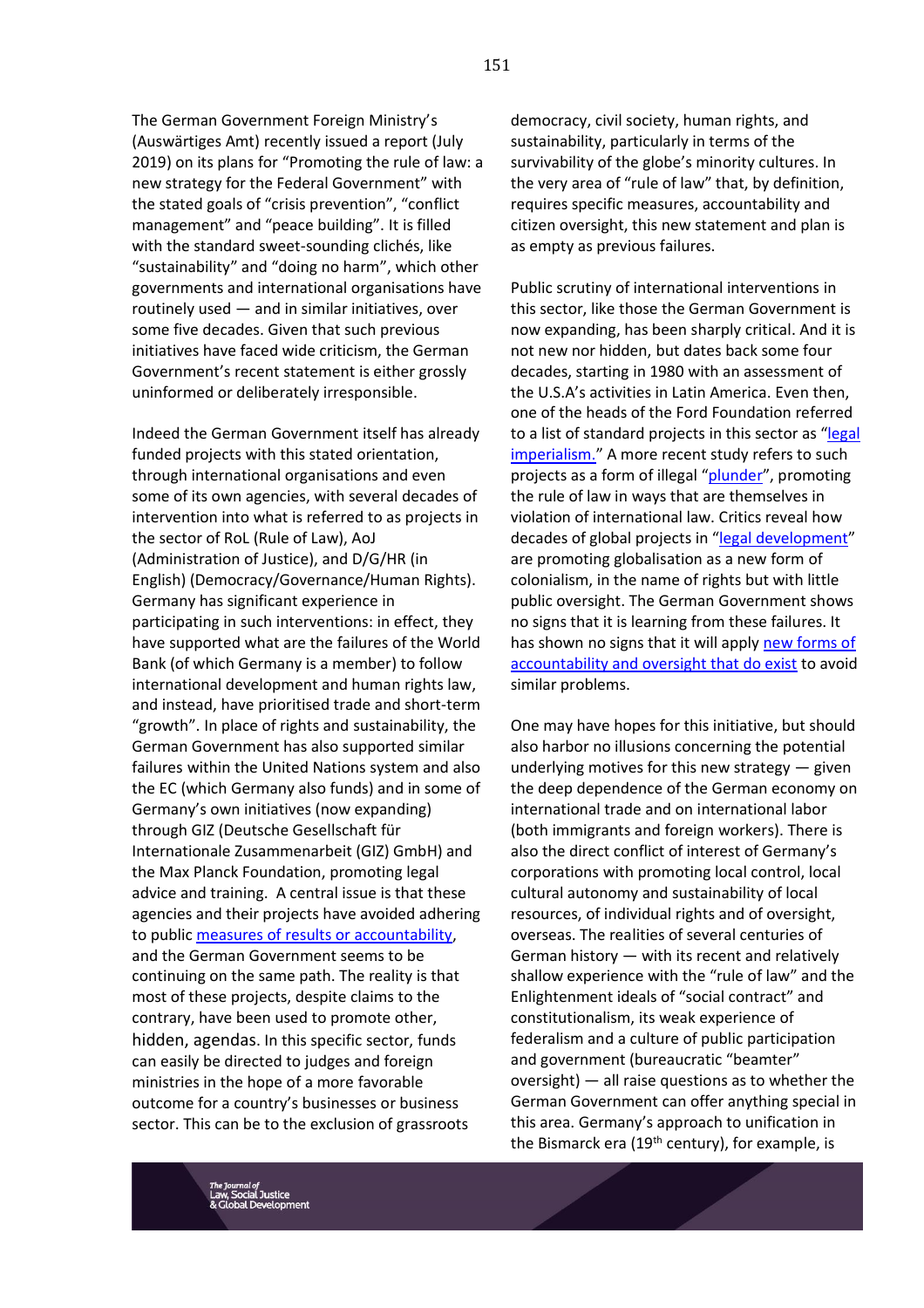still strongly reflected in German political and legal culture today. Germany's own domestic policies on the "Integration" of refugees, who hope for peace and a return to their homelands, and who generally wish to retain their traditions, are largely those of assimilation rather than full cultural co-existence or promotion of cultural sustainability and rights. Germany's past century of "unification" has also largely come at the expense of regional dialects and differences, as well as strong federalism and local sustainability. Further, the current "democratic" culture of Germany is characterised by little direct legal and citizen oversight of government and of industry or oversight of and participatory challenge to, a concentrated media. The German educational system and culture today largely patterns a political and legal outlook that is apolitical and disengaged, rather than one of direct citizen oversight and challenge to concentrated bureaucracies in their several spheres.

The specific categories that this recent plan chooses for its interventions are: "administrative strengthening", "parliamentary professionalisation", "decentralisation", an "independent judiciary" and "access to justice". These are the buzz words of the failed top-down approaches in international intervention in law and governance that reinforce the German legacy of the bureaucratic state, the undemocratic "beamter" mentality of the German Government, and similar approaches today of many international organisations. Some of the model projects proposed in this initiative will make unrepresentative "professional" judges further unaccountable, rather than increasing the role of the public (as jurors and judges). Or it will promote token representation rather than equal justice (equal access to lawyers, direct citizen oversight of bureaucracy, more public participation in lawmaking, and more public representation and participation in the judiciary).

While the German Government is claiming that it will act in this initiative to resolve international conflicts and to promote peace, the country has largely been the beneficiary of such conflicts, at least in terms of the flow of trained refugees to fill the country's economic needs. The German

Government has done little to oppose the processes that have led to these conflicts (the impacts of globalisation and its pressures on land, resources and cultures, as well as global resource competition) and has been mostly silent over the international wars for resources, including the oil to fuel sales of German automobiles and machinery globally. Nor has the German Government offered legal protections for international whistleblowers who have exposed what is happening.

My observations as a practitioner working in this sector for more than 30 years on five continents, including some experience with German institutions and projects, is that governments and implementing agencies knowingly choose to avoid measurements, standards and oversight in violation of the very ideals of "law" and "good governments" and "rights" that they claim to be transferring. They use "rights" and "rule of law" as mere labels, to undermine cultural rights and sustainability in order to promote trade, favoring business rights over communities and labor, and directing funds to government offices (like judges) in ways that buy favoritism for their country's business interests. Much is directed to promote "stability" in ways that makes inequalities in political power more rigid and that makes injustice more efficient. When money is thrown at "human rights" and dialogue, it is too often little more than a public relations tool that funds organisations that either provide favors or who will have no impact.

Actors in this sector continually claim that there can be no real outputs because results are "too hard to measure" or "too long term". Slogans are used to claim "good intent" while the agreements by government officials to pass paper laws that are nothing more than paper, are used to claim "commitments". When measures are developed, they are usually little more than lists of project inputs or checklists of transplants of features of the legal system in the country of the donor that is being replicated in the recipient country without recognsing or correcting its inequities, inefficiencies, and other shortcomings. There is rarely any focus in these projects on long-term benefits, on real power balancing, effective citizen